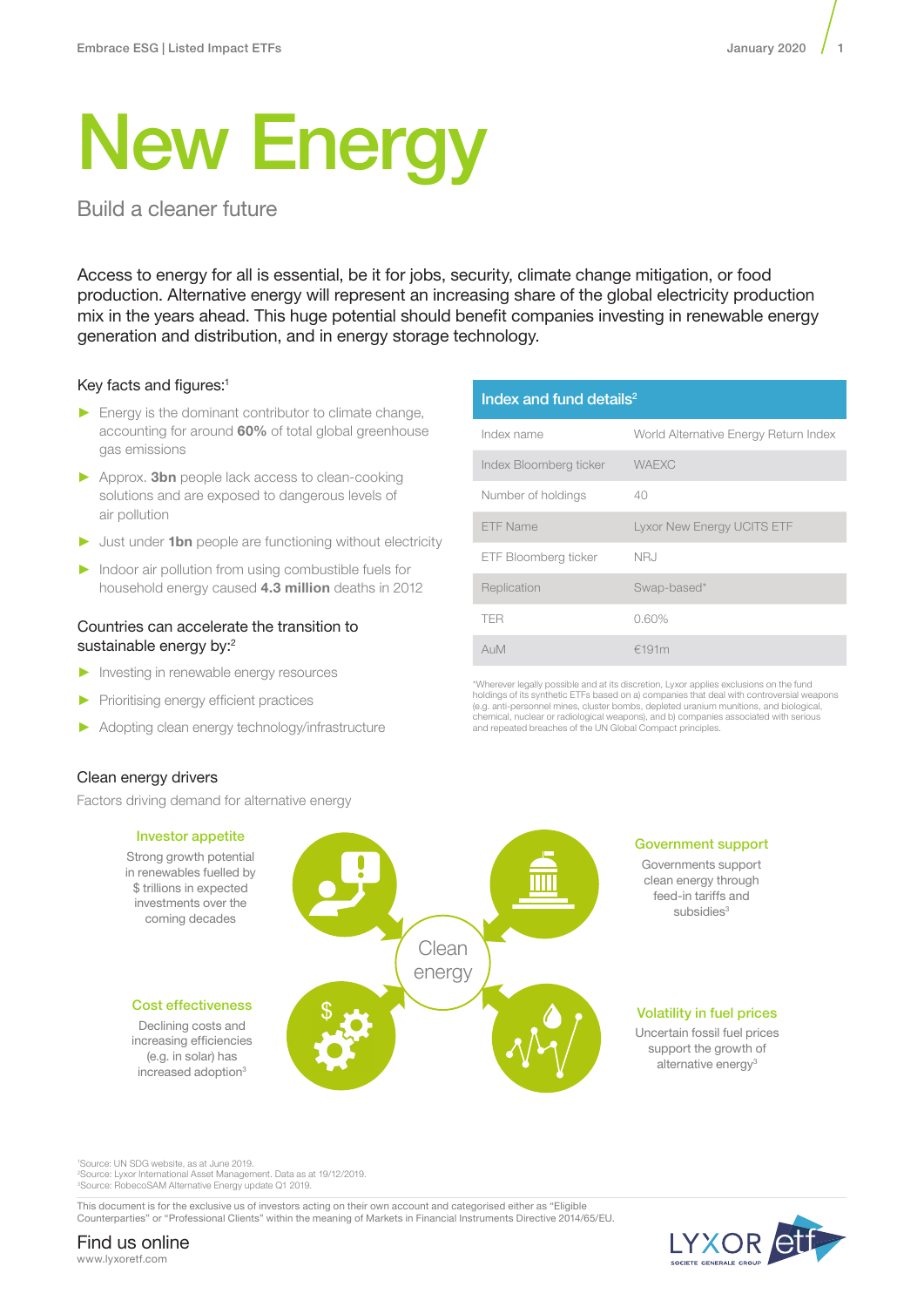# Why we partnered with RobecoSAM's ESG research team

- ► As a pioneer of sustainability investing in clean energy, RobecoSAM benefits from unique, long-term experience
- ► Based on a quantitative stock selection model designed by RobecoSAM, Societe Generale's World Alternative Energy Total Return Index tracks the world's 40 largest companies operating in the renewable energy, distributed energy or energy efficiency sectors
	- $\triangleright$  Each company must derive 40% to 100% of its revenue from clean energy related activities

# How our chosen clean energy index works



\*Based on free-float adjusted market capitalisation Source: Lyxor International Asset Management, December 2019.

# About the clean energy sector clusters<sup>4</sup>



► Renewable energy

Energy collected from renewable resources such as solar, wind, offshore, hydro, geothermal, and biofuels (e.g. NextEra Energy)

Distributed energy

Decentralised energy resources like local small-scale grids (e.g. Vestas)



► Energy efficiency

Reducing energy losses using for example smart meters and smart grids (e.g. Schneider Electric)

4 Examples of companies were constituents of the World Alternative Energy index as of 19/12/2019

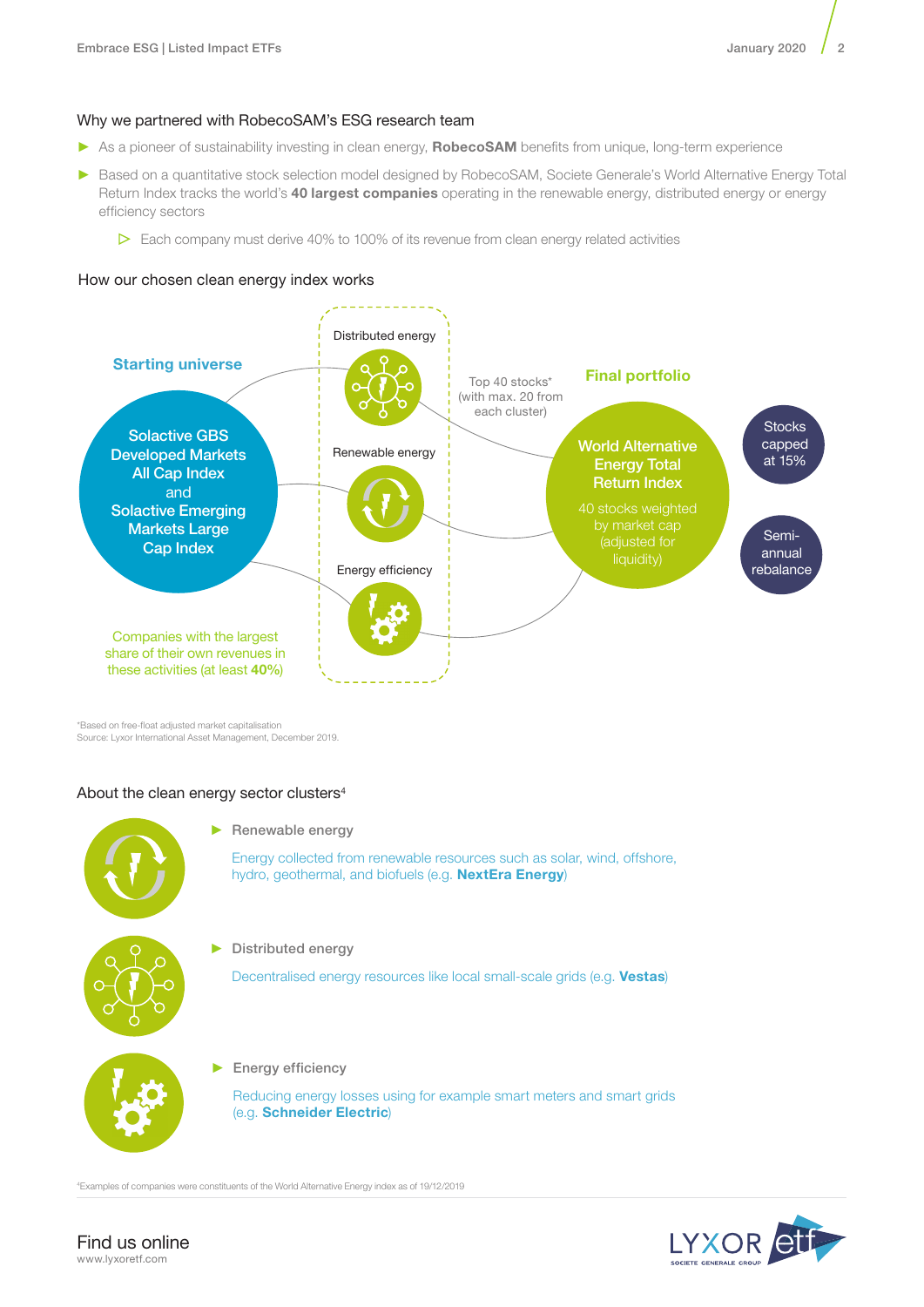# Index snapshot

World Alternative Energy Total Return index - Top 10 holdings<sup>5</sup>

| Company name                   | <b>Currency</b> | Weight % |
|--------------------------------|-----------------|----------|
| NextEra Energy Inc             | <b>USD</b>      | 16.0%    |
| SCHNEIDER ELECTRIC SA          | <b>EUR</b>      | 15.8%    |
| <b>VESTAS WIND SYSTEMS A/S</b> | <b>DKK</b>      | 7.0%     |
| Orsted A/S                     | <b>DKK</b>      | 5.6%     |
| STMICROELECTRONICS NV          | <b>EUR</b>      | 5.5%     |
| <b>BORGWARNER INC</b>          | <b>USD</b>      | 3.2%     |
| SAMSUNG SDI CO LTD             | <b>KRW</b>      | 3.2%     |
| KINGSPAN GROUP PLC             | EUR.            | 3.1%     |
| ON SEMICONDUCTOR CORP          | <b>USD</b>      | $3.0\%$  |
| UNIVERSAL DISPLAY CORP         | <b>USD</b>      | 2.9%     |
| <b>Total</b>                   |                 | 65.2%    |

Breakdown by country and sectors<sup>5</sup>





Did you know?

In 2015, Vestas built the first ever wind farm in Guatemala. It produces 150,000 MWh, saving the environment from over 40,000 tons of CO2 emissions annually, and providing Guatemala with enough electricity to cover over 178,000 households.

5Source: Lyxor International Asset Management, as at 05/12/2019